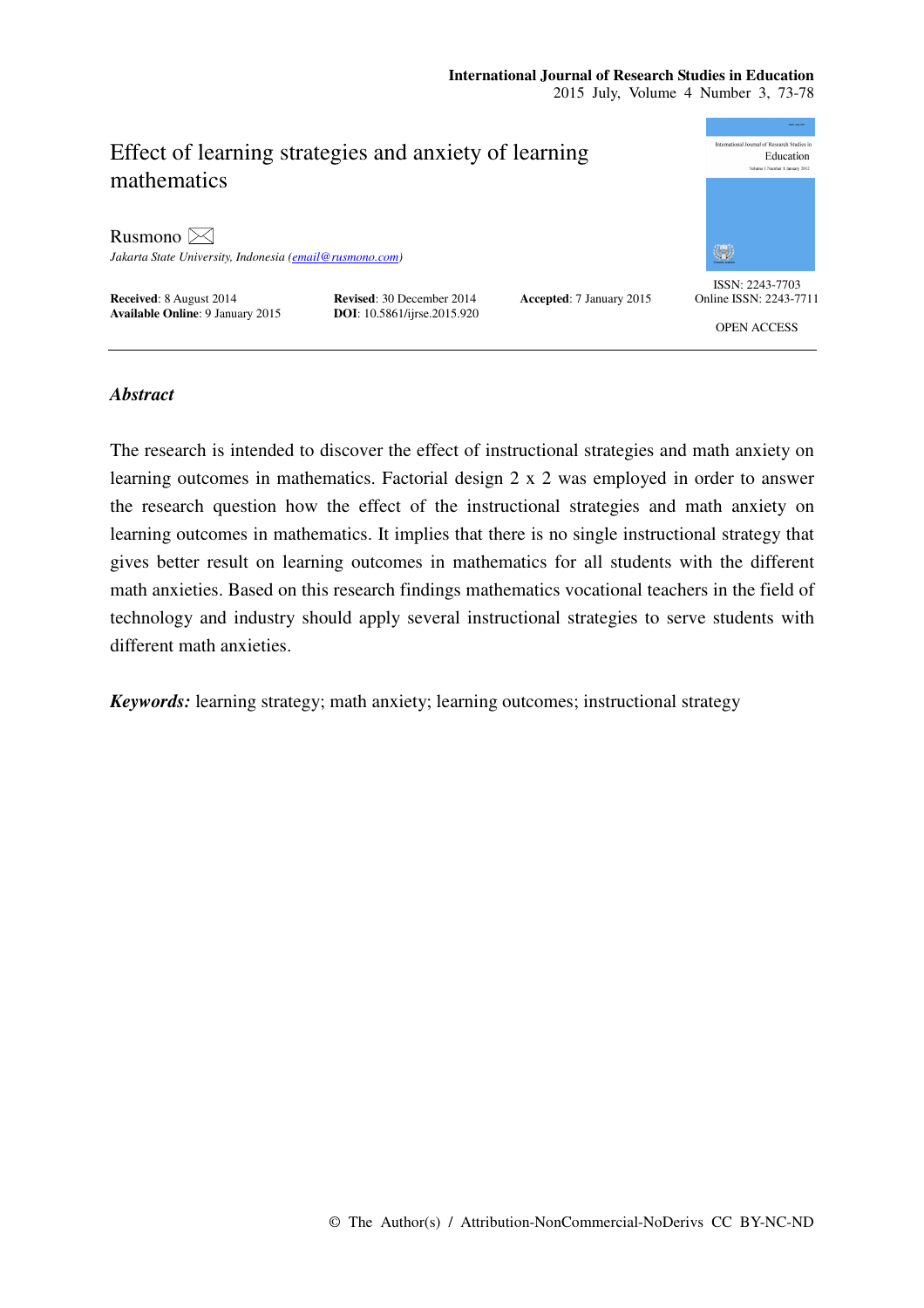# **Effect of learning strategies and anxiety of learning mathematics**

### **1. Introduction**

Learning strategies that have been developed by a math teacher at SMK result in a contribution to the extent of checking students' reception and interpretation of mathematical concepts and procedures, causing anxiety on students, especially every time they do the tasks as well as will take the test. It appears that the role of learning strategies in mathematics learning activities is importan. PBL learning strategy offers the freedom of students in the learning process.The problem in this study were:

- $\triangleright$  Are there differences in learning outcomes between students who take mathematics learning strategy PBL with students who take Expository learning strategy?
- $\triangleright$  Are there differences in mathematics learning outcomes of students who have high levels of math anxiety among the strategies followed by the PBL learning and teaching strategies that follow Expository?
- $\triangleright$  Are there differences in mathematics learning outcomes of students who have low levels of math anxiety among which followed the PBL and learning strategy that follows Expository learning strategy?
- $\triangleright$  Is there an interaction effect between learning strategy and the level of mathematics anxiety on math learning outcomes?

### **2. Methods**

The research was conducted at the Central Jakarta SMK 39 semester 2008-2009 school year. The method used is an experimental method with a 2x2 factorial design. The dependent variable in this study is a result of students' mathematics learning. The independent variable is the treatment of learning strategies, which can be divided into two groups, namely PBL as a learning strategy and the experimental group and Expository teaching strategy as a control group. Intervention in the form of the independent variable is the variable attribute mathematics anxiety. Data collection used a test for math anxiety, which has been tested again and the test results to learn metematika. For hypothesis testing is done using Analysis of Variance technique (ANOVA) followed by a two-lane Scheffe test.

#### **3. Results**

Based on the analysis of data by ANOVA two lines of evidence point hypothesis in this study can be explained in the following description. *First*, there are differences in the overall learning outcomes of students who take math learning strategies with PBL higher mathematics achievement than students who take Expository learning strategies. From the calculations, the average score for a group of students who take the PBL learning strategies of 24.12, while the group of students who take the Expository learning strategies have an average score of 21.90. ANOVA calculation results indicate that the two pathways value Fh= 40.67 which was greater than the value of Ft = 3.91 for significance level  $\alpha$  = 0.05 or (Fh > Ft). This means that H<sub>0</sub> rejected and H<sub>1</sub> accepted, so there is a significant difference between the application of learning strategies with PBL with Expository learning strategies on learning outcomes of mathematics. Scheffe test results' obtained at Ft = 41.07 and Fh = 2.70 at the significance level  $\alpha = 0.05$ . Turns Fh > Ft so that H<sub>0</sub> rejected and H<sub>1</sub> accepted. It can be concluded that, overall learning outcomes of students who take math learning strategies with PBL higher than students who take the expository teaching strategies.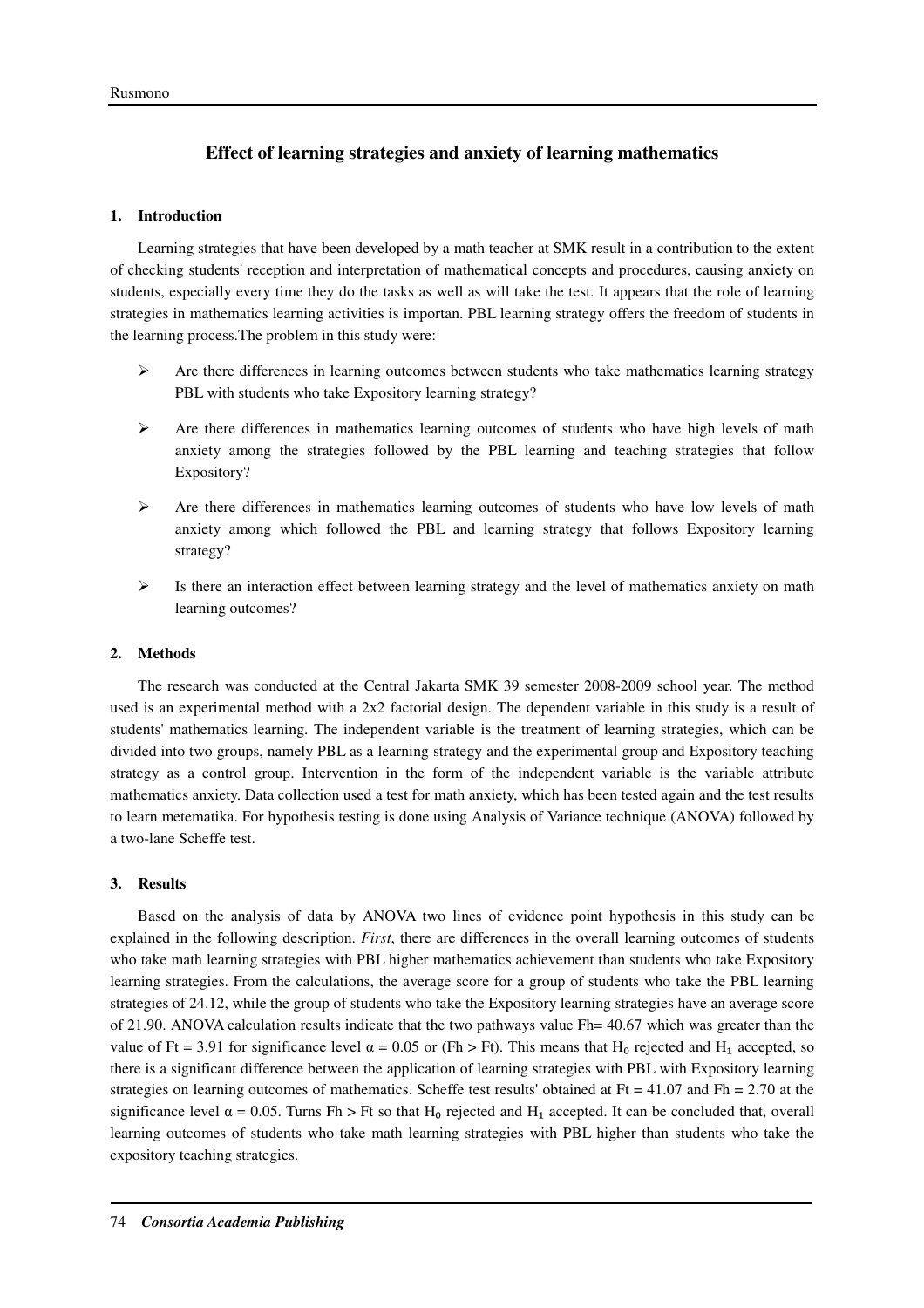*Second*, the results of the group of students learning mathematics with high math anxiety and learning strategies followed by PBL has an average score of 25.68, while a group of students who have high math anxiety and follow Expository learning strategies have an average score of 18.38. Scheffe test results' obtained at Fh = 197.37, while for  $\alpha = 0.05$  significance level of 2.80 and a significance level of 0.01 to 4.22 magnitude. It turned out better value greater than the significance level of 0.05 and a significance level of 0.01, so  $H_0$  rejected and  $H_1$ accepted. Means for groups of students who have high math anxiety, students who take learning strategies with learning outcomes PBL have higher math than students who take Expository learning strategies.

*Third*, mathematics learning outcomes for students who have low levels of math anxiety yangmengikuti PBL learning strategies with lower than students who take Expository learning strategies. From the calculations, the average score of the group of students who have low math anxiety and learning strategies followed by PBL has amounted to 21.72, while the group of students who have math anxiety low and follow the expository instructional strategies have an average score of 23.89. Based on Scheffe test 'was obtained for  $Fh = 18.84$ , while for the 0.05 significance level of 2.80 and a significance level of 0.01 to Ft = 4.22 magnitude. It turned out better value smaller than the significance level of 0.05 and a significance level of 0.01, so  $H_0$  accepted and  $H_1$  rejected. Means for groups of students who have low math anxiety, students who take learning strategies with learning outcomes PBL had lower math than students who take Expository learning strategies

*Fourth*, there is an interaction effect between strategoi learning and math anxiety on math learning outcomes. The test results show that the second hypothesis, the results of students' mathematics learning with high math anxiety and learning strategies followed by PBL higher than students who had high math anxiety and learning strategies Expository follow. The third hypothesis test results showed that students' mathematics learning outcomes that have low math anxiety and learning strategies followed by PBL lower than students who had low math anxiety and learning strategies Expository follow.

Results of the second and third hypothesis test indicates the interaction between learning strategy math anxiety in their influence on mathematics learning outcomes. ANOVA calculation results confirm these indications, because of the calculation obtained Fh=  $176.99$  which was higher than the value of Ft = 3.91 for significance level  $\alpha = 0.05$  and also larger than the significance level Ft = 6.90 for  $\alpha = 0.01$  or Fh > Ft. This means that  $H_0$  rejected and  $H_1$  accepted, so it can be concluded that, there is a highly significant interaction effect between learning strategies and mathematics anxiety in their influence on mathematics learning outcomes.

#### **4. Findings**

Testing the four hypotheses proposed in this study has yielded details of the test results the following hypothesis. *First*, the results of the first hypothesis test has been successfully reject the null hypothesis that states there is no difference in mathematics achievement between groups of students who take lessons with and PBL learning strategies with groups of students who take Expository learning strategies. So overall there are differences in mathematics achievement between students who take the PBL learning strategies with students who take Expository learning strategy, ie learning outcomes of students who take math learning strategies with PBL higher mathematics achievement than students who take Expository learning strategies. *Second*, the results of the second hypothesis test successfully reject the null hypothesis that states there is no difference in students' mathematics learning outcomes that have high math anxiety, among the group of students who take learning strategies with PBL and the group of students who take Expository learning strategies. So that there are differences in mathematics learning outcomes of students who have high levels of math anxiety among the following learning strategy with the following PBL Expository learning strategy, ie learning outcomes of students who take math learning strategies with PBL higher learning outcomes than students who take math learning strategies Expository. *Third*, the results of the third hypothesis test successfully reject the null hypothesis that states there is no difference in students' mathematics learning outcomes that have low math anxiety, among the group of students who take learning strategies with PBL and the group of students who take Expository learning strategies. So that there are differences in mathematics learning outcomes of students who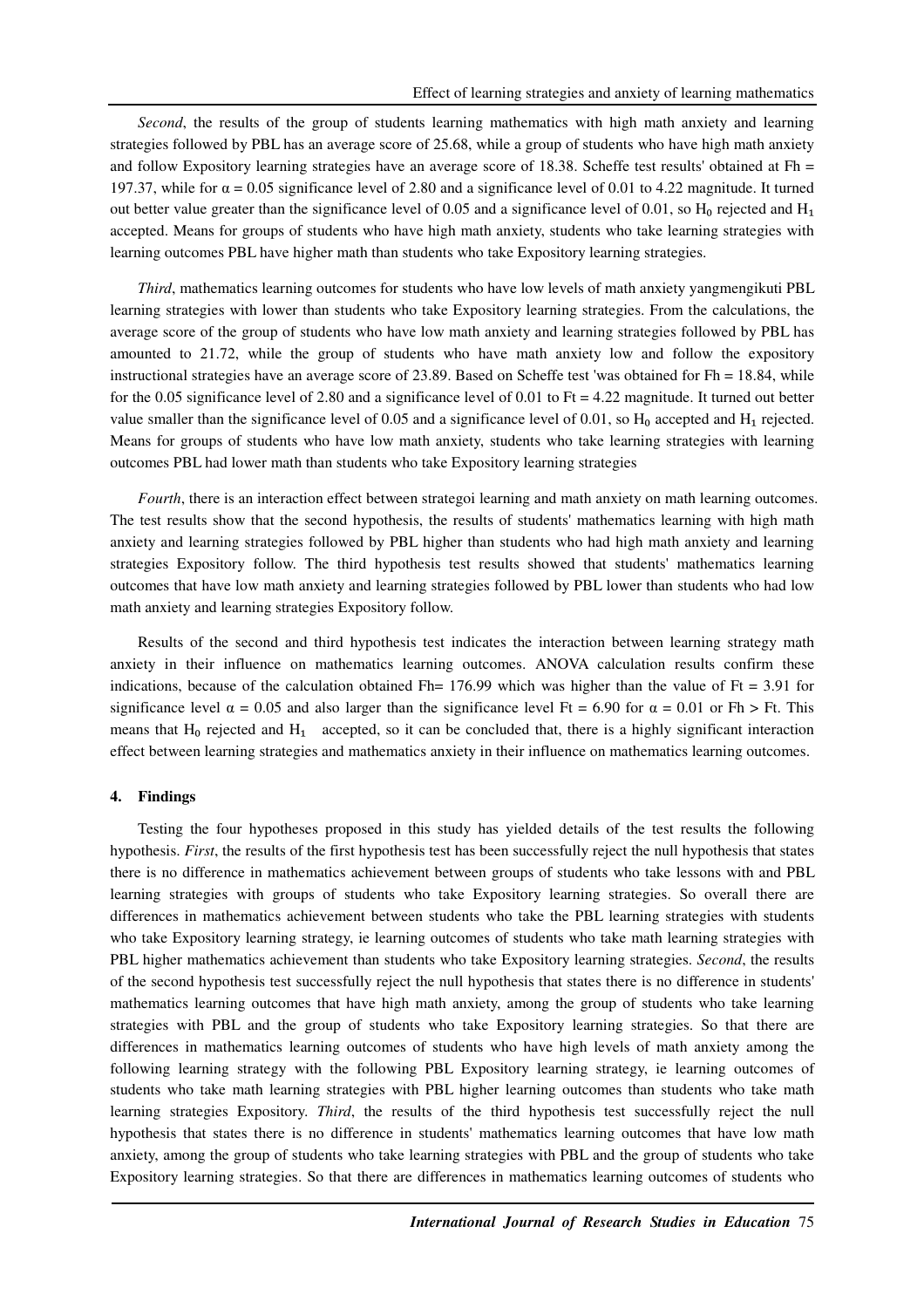### Rusmono

have low levels of math anxiety among students who take learning strategy with the following PBL Expository learning strategy, ie learning outcomes of students who take math learning strategies with PBL inferior learning outcomes of students who take math learning strategies expository. *Fourth,* the results of the fourth hypothesis testing has been successfully reject the null hypothesis that states there is no interaction between PBL and learning strategies with math anxiety in their influence on mathematics learning outcomes. Thus the fourth hypothesis test showed that there was an interaction between learning strategies and mathematics anxiety in their influence on mathematics learning outcomes.

## *4.1 Limitations*

*First*, SMK 39 Jakarta Students come from different economic backgrounds, family backgrounds, and neighborhoods. The similarity of the characteristics of students still require further study. *Second*, control of mathematical skills for research subjects only include the variable learning strategies and mathematics anxiety. The results can be influenced by other variables outside the predefined variables in this study. Other variables, such as: intelligence, interest, motivation, learning styles, learning environment, reasoning ability and others not controlled. *Third*, this study also does not take into account the influence of early mathematical skills of students who became the object of research, so it can not be known a gain score. *Fourth*, the mathematical material used in this study only mathematics X class vocational courses electronics and technology industries, namely: matrices, linear programming, and mathematical models fit the book Education Unit Level Curriculum (SBC) SMK 39 Jakarta in 2007.

## *4.2 Recommendations*

*Suggestions To Teachers -* With the results of these studies as described earlier discussions, the SMK and the technology industry in particular, it is recommended that:

- $\triangleright$  Implementing learning using learning strategies with PBL as one of the alternatives in the learning of mathematics. With learning strategy and PBL learning achievement of mathematics as a whole proved to be more successful than Expository learning strategies. Learning strategies with more PBL allows terbelajarkannya mathematics as a whole. In other words, students are actively involved in the learning process, practice solving problems through discussions and access information from a variety of learning resources.
- $\triangleright$  In designing and developing mathematical learning programs, teachers need to pay attention to the characteristics of students who received math learning program. To students who have a high math anxiety would be more appropriate if the following learning strategies with PBL, whereas for students who have low math anxiety is more apt to follow the Expository learning strategies. To that end, teachers are expected to be more careful in identifying the students' characteristics, the characteristics of the subject matter, and competencies to be achieved, in order to select and implement learning strategies more appropriate mathematics.
- $\triangleright$  Teachers, should strive to improve its ability to use learning strategies with PBL. This is because the PBL learning strategy is relatively new and unfamiliar teachers use it.
- $\triangleright$  Do the math student learning outcomes assessment and continuous continuously. Therefore, assessment tools can be developed in the form of a test or non-test with a variety of in accordance with the characteristics of the object being evaluated and the objectives to be achieved.

*To the suggestion Principal -* A process of innovation in the field of education, requiring innovation support system where it will be applied. To support the process of change in the paradigm of teaching in schools in accordance with the demands of science and technology development, the head of technology and industrial vocational schools are expected to provide opportunities for teachers to undertake various reform efforts in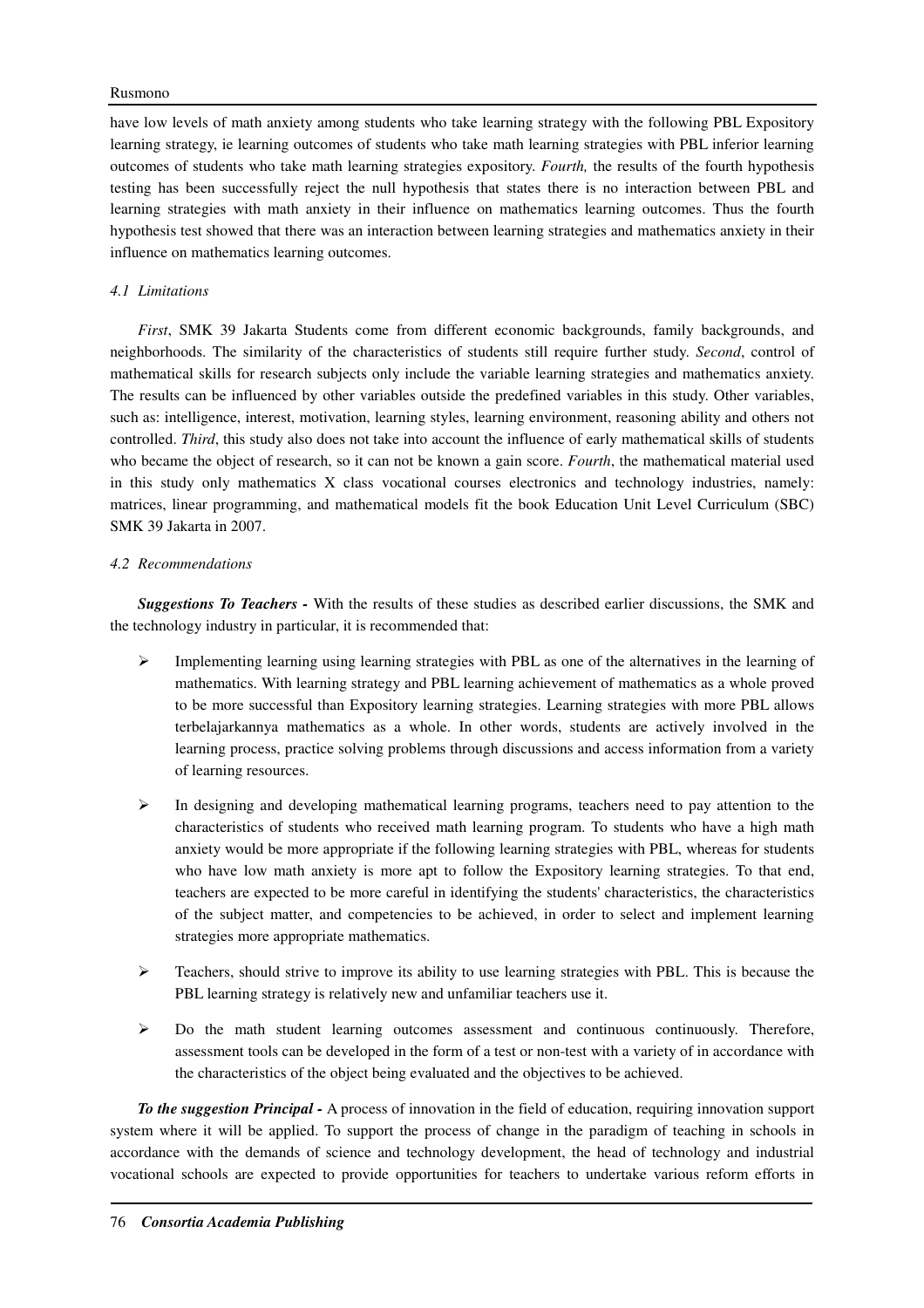learning mathematics, especially in adopting strategies for learning with PBL as an alternative learning strategy mathematics in school. To implement this decision, in addition to providing the opportunity for teachers, also need support from the principal and school superintendent. Renewal process that occurs at the level of the class, will depend on the opportunities provided to teachers to implement the learning process seriously, as a framework of overall achievement of learning objectives.

*Advice To Other Researchers -* Suggested to other researchers to develop further research related to mathematics learning strategy that is more likely to improve students' mathematics learning outcomes, and assess other learning strategies as well as taking into account the characteristics of student learning outcomes related to mathematics. In connection with that, it is necessary to study the following matters: a) conduct another investigation by looking at the mathematics learning outcomes not only in terms of content, but also in terms of process and mathematics attitude, b) control the independent variables beyond the variables examined more closely, such as: initial test scores, student interest and motivation, learning styles, ways of thinking, talent and intelligence, c) conducted a study on the re-location or a different school levels, to determine whether the results of research conducted by the same research this, d) custodian chose mathematics teacher with sex or different levels of education.